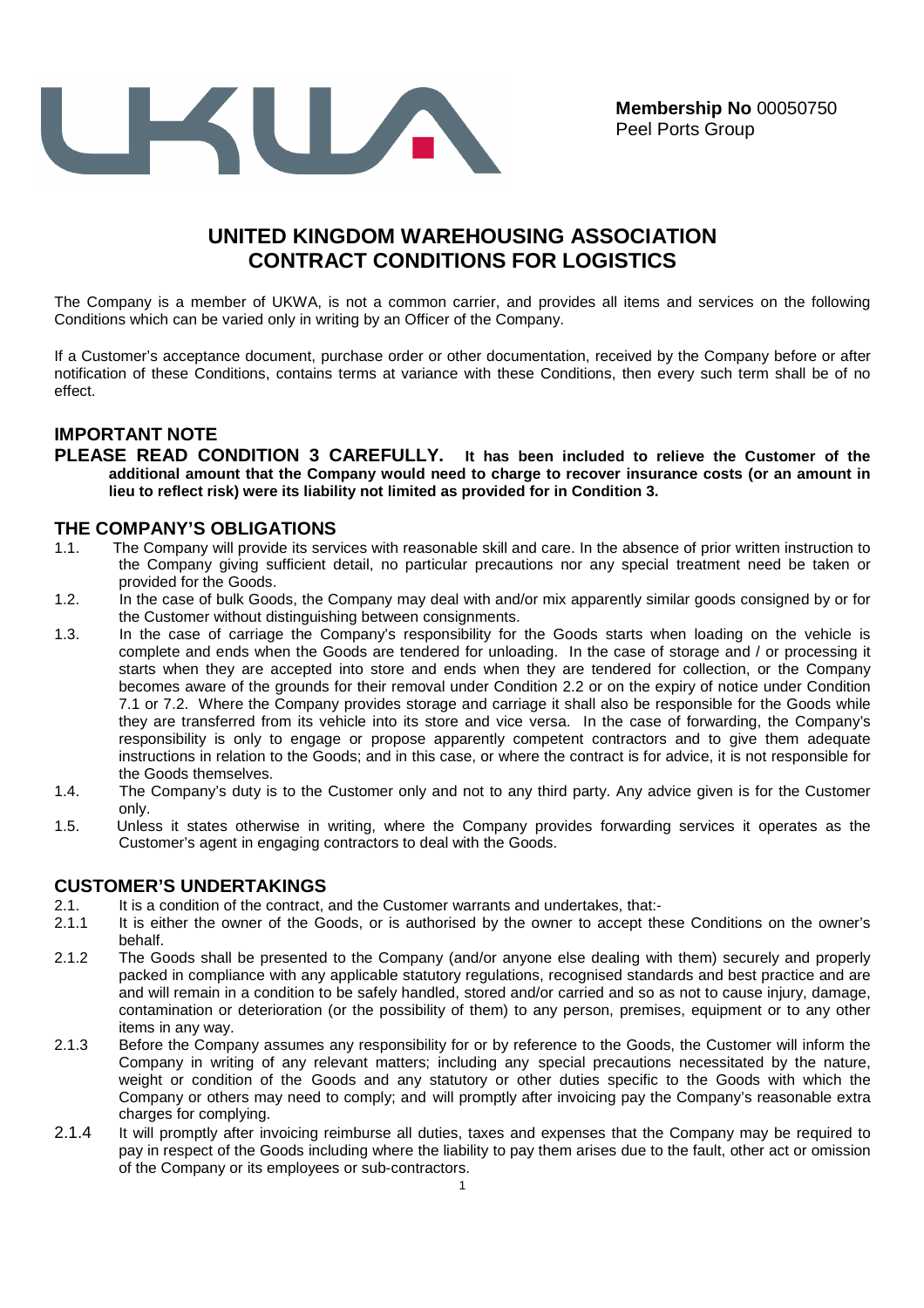- 2.1.5 Except to the extent previously notified in detail to, and accepted by, the Company in writing none of the Goods: are hazardous or contaminated; may cause pollution of the environment or harm to human health if they escape from their packaging; require any official consent or licence to handle, possess, deal with or carry; will at any time whilst in the care or control of the Company constitute Waste.
- 2.1.6 Where the Company is carrying the Goods, the Customer will provide a risk assessment and method statement appropriate for the Goods and any location in which they are being handled. Unless otherwise previously agreed the Customer will provide suitable facilities and equipment for, and will procure, safe and prompt loading and unloading of the Goods. The Customer will pay demurrage at the Company's standard rate if the vehicle is delayed for more than 30 minutes beyond the time reasonably needed for loading or unloading; and demurrage and storage charges if delivery is refused.
- 2.1.7 It will comply with any reasonable regulations of the Company relating to handling, carriage, storage or forwarding of Goods (and ancillary matters) which are notified in writing from time to time.
- 2.1.8 Information given by or on its behalf shall be materially correct and complete.
- 2.2 The Customer will indemnify the Company against any loss or damage it suffers as a result of carrying out the Customer's instructions or which is related to any breach of the Customer's obligations, and will pay all costs and expenses (including professional fees) incurred in, and the Company's reasonable charges for, dealing with the breach and its consequences. The Customer will pay an extra charge equal to the amount of any fine or penalty payable by the Company wholly or partly as a result of a breach by the Customer. If the Company suspects a breach of Condition 2, it may refuse to accept the Goods, demand their immediate removal, or itself arrange their removal without notice, at the Customer's expense.

## **INSURANCE AND THE COMPANY'S LIABILITY FOR LOSS**

- 3.1 Except as provided in Condition 3.5, the Company does not insure the Goods and the Customer shall self-insure or make arrangements to cover the Goods against all insurable risks to their full insurable value (including all duties and taxes) with any right for the insurer to bring a subrogated claim against the Company being excluded. 3.2 Subject to Condition 3.3, the Company excludes all liability for Loss however arising.
- 3.3 If and to the extent that Loss is directly caused by negligence or wilful act or default of the Company, its employees (acting in furtherance of their duties as employees) or sub-contractors or agents (acting in furtherance of their duties as sub-contractors or agents) and subject to Conditions 3.4, 3.7 and 3.8, the Company will accept liability for Loss assessed on normal legal principles but not exceeding the Limit fixed by Condition 3.5. Any quantification of value includes duties and taxes.
- 3.4 In no case shall the Company be liable for any lost profit, income or savings, wasted expenditure, or indirect or consequential loss.
- 3.5 In no case shall any liability of the Company (including inter alia any liability in respect of duties and taxes) exceed the Limit, fixed as follows:-
- 3.5.1 The Customer may specify the Limit as an amount (in Sterling, US Dollars or Euros) per tonne weight by notice in writing stating the Limit and the nature and maximum value of the Goods, including duty and taxes. The Limit nominated by the Customer shall apply in respect of any cause of action arising after the Date. It is a condition of the contract that the Customer pays within 7 days of receipt the Company's invoices for its costs in insuring against its potential liability up to the Limit, and/or to the extent that the Company elects to carry the risk itself, its extra charge equivalent to the estimated or likely cost of such insurance.
- 3.5.2. If the Company having made reasonable efforts is unable to obtain insurance on reasonable terms to cover its liability up to the Limit nominated by the Customer, or if the Customer has not yet paid any invoice issued under Condition 3.5.1, the Company may give 7 days written notice, and the Limit for causes of action arising after expiry shall be £100 sterling per tonne.
- 3.5.3 Unless and until a higher Limit has been fixed under Condition 3.5.1 and continues in effect, the Limit shall be £100 sterling per tonne.
- 3.6 Without prejudice to the Company's rights under Condition 6 to be paid free from deduction or set-off, any limitation of liability on the part of the Company shall be applied to any claim by the Customer before any set off or counterclaim is asserted against money due to the Company.
- 3.7.1 The Company shall not be liable for any claim unless: it has received written notice of it within 10 days of the event giving rise to the claim coming to the knowledge of the Customer or consignee; and it has received within 21 days of the event giving rise to the claim coming to the knowledge of the Customer or consignee sufficient detail in writing to enable investigation. In the case of failure to deliver, time shall run from the first working day after the expected date of delivery. 3.7.2 No legal proceedings (including any counterclaim) may be brought against the Company unless they are issued
- and served within 9 months of the event giving rise to the claim.
- 3.8 The Company shall not be liable for any Loss to the extent that it is caused or contributed to by a breach of any of the Customer's obligations in Condition 2, or by any of the circumstances by virtue of which the Company is relieved of its obligations under Condition 8.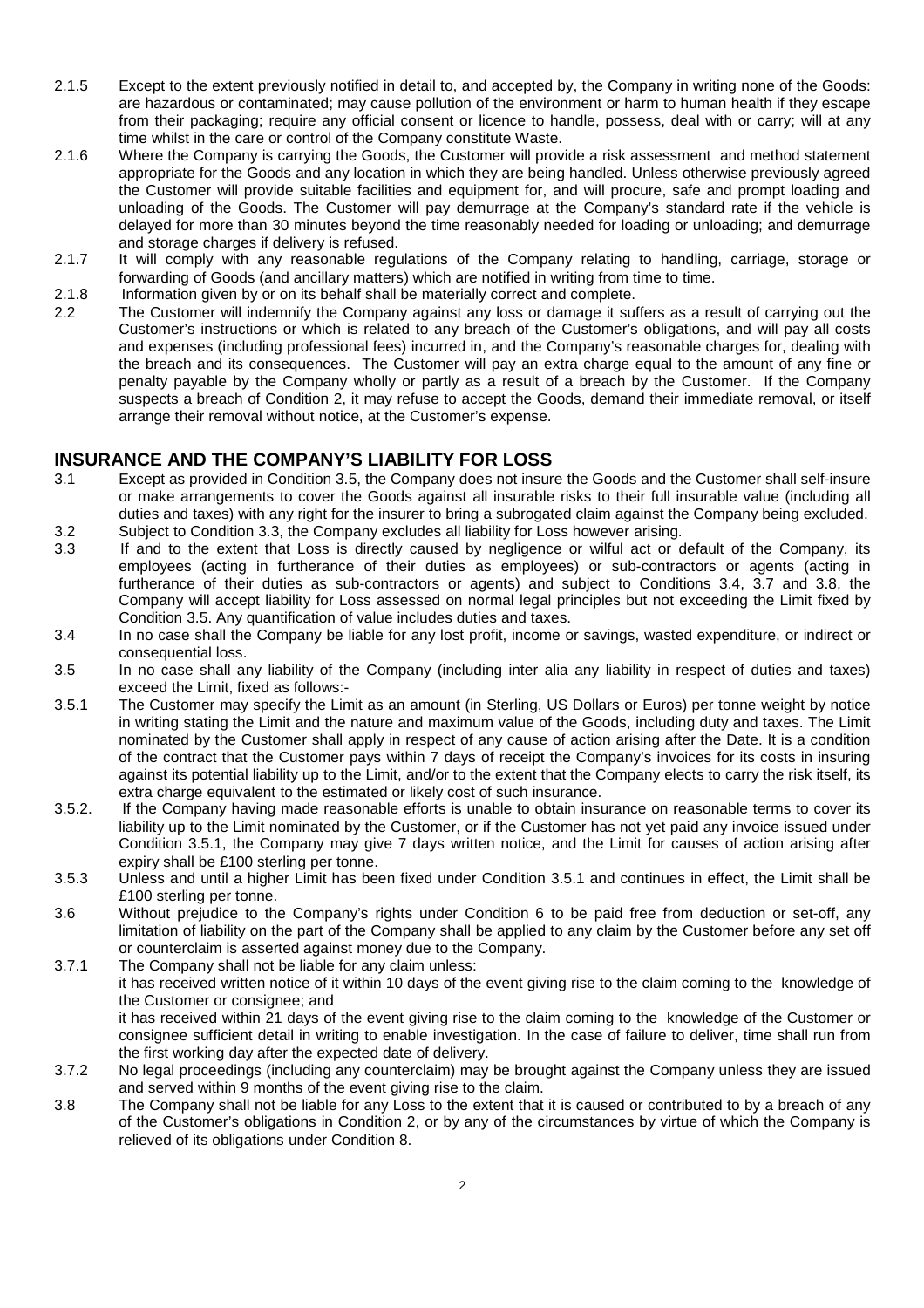## **EMPLOYEES, SUB-CONTRACTORS AND OTHERS**

- 4.1 The Company shall be entitled to sub-contract all or any part of its obligations and in this event these Conditions shall apply to such services. Where storage is subcontracted the Company will on request notify the Customer of the location of the Goods.
- 4.2 No Interested Party will make a claim or issue proceedings in respect of Loss against any Additional Party.
- 4.3 Without prejudice to Condition 4.2, if an Additional Party pays or is liable to make a payment to an Interested Party in connection with a claim for Loss, the Interested Party will fully indemnify the Company against any claim (including all costs and expenses) by the Additional Party against the Company for reimbursement of, contribution to or indemnity against that payment to the extent that it exceeds the Limit applicable at the time of the event giving rise to the claim.

### **CHANGE OF CUSTOMER**

5. The Customer may give written authority for the Goods or any part to be transferred to the account of another party on condition that before the effective date of the transfer the other party notifies the Company in writing that it is to become the Customer and is to be bound by these Conditions and by any notice given under Condition 3 and will pay the Company's charges for the period after the effective date. The Customer will pay the charges for the period until the later of the effective date or receipt and acceptance by the Company of the other party's written notification. The Goods remain subject to any lien which applies at the time of transfer.

#### **CHARGES, PAYMENTS AND LIEN**

- 6.1 The Company's charges are subject to VAT and may be increased by prior notice to the Customer. The notice shall be at least 7 days for increases reflecting any rise in fuel costs and at least 21 days otherwise. The Company has the right to charge for storage of the Goods for so long as it has custody of or is responsible for them.
- 6.2 The charges shall be paid free of any deduction or set-off at such periodic intervals as may have been agreed between the parties and in any event on the earlier of (a) the expiry of any agreed period of credit and (b) the time immediately before any of the Goods cease to be in the Company's care or control. The Company shall be entitled to payment for carriage at the time the Goods are loaded onto the vehicle.
- 6.3 Interest shall be paid on money overdue to the Company at the rate of 2% for each calendar month during all or part of which it is overdue.
- 6.4 The Company shall (on its own behalf and as agent for any assignee of its invoices) have a general and particular lien on the Goods (and any associated documentation or records) as security for payment of all sums (whether due or not) claimed by the Company from, or invoiced to, the Customer or another Interested Party on any account (relating to the Goods or not), or otherwise claimed in respect of the Goods or other property of an Interested Party. Storage shall be charged for any goods detained under lien.

#### **TERMINATION**

- 7.1 The Goods shall be removed by the Customer at the time agreed between the parties. The Company may at any time by notice in writing to the Customer require the removal of the Goods within 14 days from the date of such notice or, in the case of perishable goods, within 3 days.
- 7.2 Where the Customer fails to comply with Condition 7.1, or any payment from the Customer is overdue, the Company may, without prejudice to its other rights and remedies against the Customer, notify the Customer in writing that the Goods may be sold or otherwise disposed of at the Customer's entire risk and expense if such payment is not made and/or such Goods are not removed within 21 days, or in the case of perishable goods within 3 days, from the date of such notice. On expiry of the period, if such payment has not been made and/or the Goods have not been so removed the Company may sell or otherwise dispose of the Goods or any part at the Customer's entire risk and expense by an appropriate method, and any proceeds of sale or disposal shall be remitted to the Customer after deduction of all expenses and all amounts claimed by the Company and any assignee of its invoices.

#### **FORCE MAJEURE**

8. The Company shall be relieved of its obligations to the extent that their performance is prevented or delayed by, or their non-performance results wholly or partly from, the act or omission of the Customer or its agent or an Interested Party (including any breach by the Customer of these Conditions) or by storm, flood, fire, explosion, civil disturbance, governmental or quasi-governmental action, breakdown or unavailability of premises, equipment or labour, or other cause beyond the reasonable control of the Company.